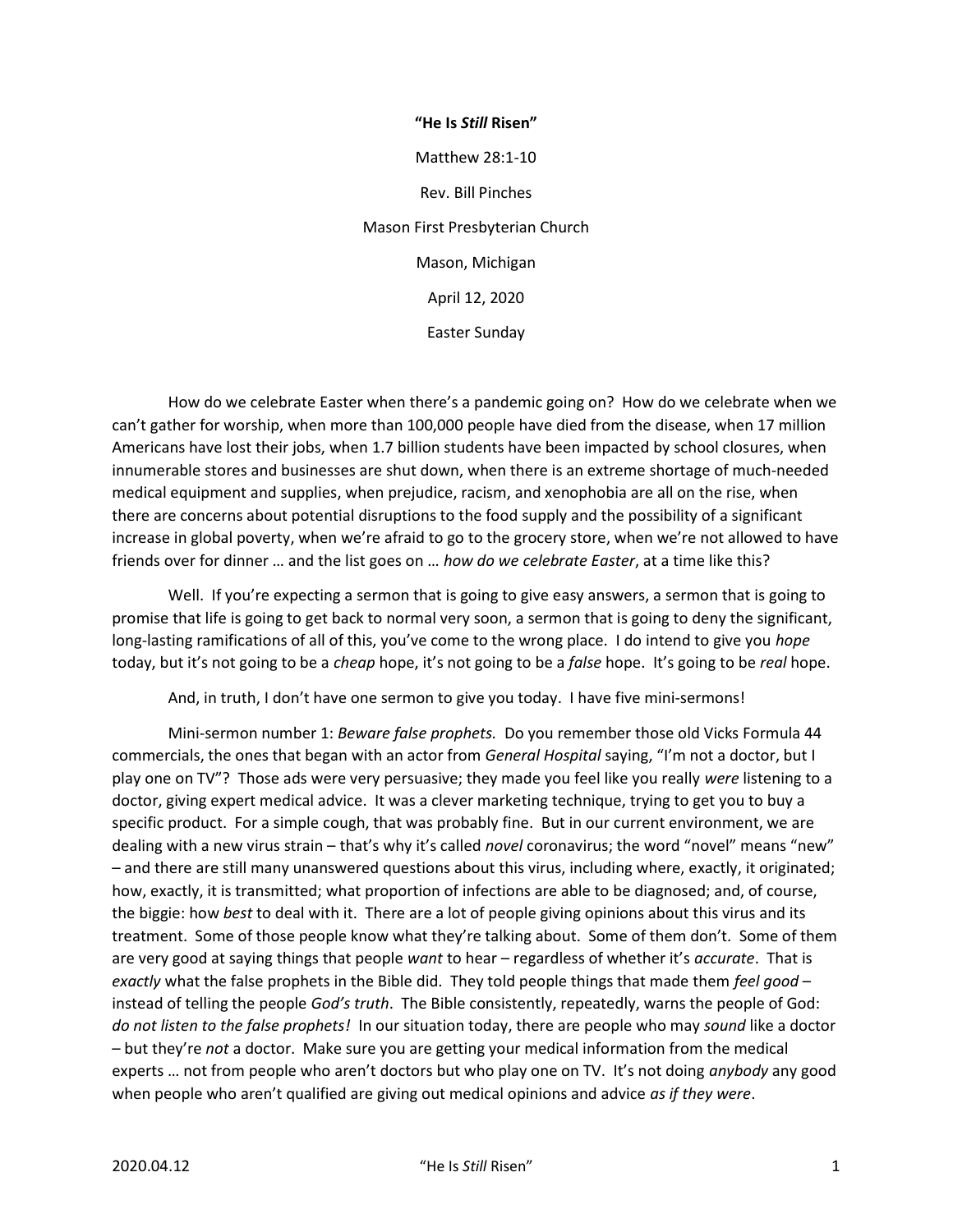Mini-sermon number 2: What might God be calling you to do in all this? The current crisis is impacting different groups of people in very different ways. All of us are having to deal with a lot of inconveniences right now, but some people are wondering what just happened to their retirement savings and how this will impact the rest of their lives … some people are wondering when they will be able to get back to school, or work … some people are suddenly finding themselves unemployed, or furloughed … some people are having to work in high-risk environments where there is a very real concern for infection … some people have been having to put in a lot of extra hours at work … and some people are finding themselves with a lot of extra time on their hands. It is certainly the case that everyone has been inconvenienced, but it's also the case that different segments of our society are being impacted in very different ways. I can't even imagine what it would be like to be on staff at one of the major hospitals in New York City or Detroit. I also can't imagine what it would be like to suddenly have a lot of extra time on my hands. I've been troubled by the fact that some of the people who suddenly have a lot of free time aren't really doing much that's *productive* in any significant way. We've got a war going on  $-$  a war against an invisible enemy that has invaded our homeland, the very communities in which we live. There are people literally risking their lives, day after day … while others are treating this as if it were some kind of extended vacation. That doesn't feel right, or fair. I need you to hear me on this. If you're one of those people with a lot of extra time on your hands right now, if you're healthy and not in one of the "high risk" categories, we need you. We need your support, we need your assistance, we need your time. The Red Cross is looking for blood donations. Meals on Wheels is looking for assistance delivering hot lunches to people who can't prepare their own food. The Lansing area schools are looking for help with food distribution and delivery. The Salvation Army is looking for truck loaders and food stockers. The Capital Area United Way is maintaining a website of volunteer opportunities right here in our area, ways that you can make a difference, a positive impact, on your community, right here, right now. There are basic human needs right here in our area that aren't being met in this scary time. If you've got time on your hands, you could make a big difference. Obviously you will want to inquire about personal safety – I'm not asking you to put your life on the line – but the reality is, your community needs you. Ingham County needs you; the State of Michigan needs you; our country needs you; the world needs you. If you've got some time on your hands, what might God be inviting you to do with it, that will positively impact the world in this time of great need, that can help us to win this war, or at least mitigate its impact on people who are vulnerable and in need?

Mini-sermon number 3: Take a Sabbath. If you're one of those people whose workload has increased, if you're feeling a tremendous amount of stress at your workplace, if you're in a high-risk environment, make sure you are taking adequate time to recharge. I'll be honest, I haven't done enough of that these past few weeks, and I've gotten short-tempered, grumpy, and difficult to be around. (Ask my family!) I realized this week that I hadn't been doing enough to refill my tank. I turned off my email Friday, and it's still off, and that's been good for me. It's going to mean that when I do turn it back on, I will have more energy, more stamina, more peace of mind, and I'll be better able to deal with what's there. God told us to take one day out of seven to just rest. That includes when we're in a state of emergency. You're not going to do anybody any good if you completely wear yourself ragged. You need to be getting enough rest and spiritual nourishment so that you will be able to give fully when you're doing what the world needs you to do. Even Jesus took a Sabbath; he walked away from the crowds that were swarming all around him, he headed off to a deserted place periodically to recharge. He didn't wait until the job was all done. When you're on the front lines, the job is never all done. You have to make a point of taking a Sabbath. You have to be intentional – or it just won't happen.